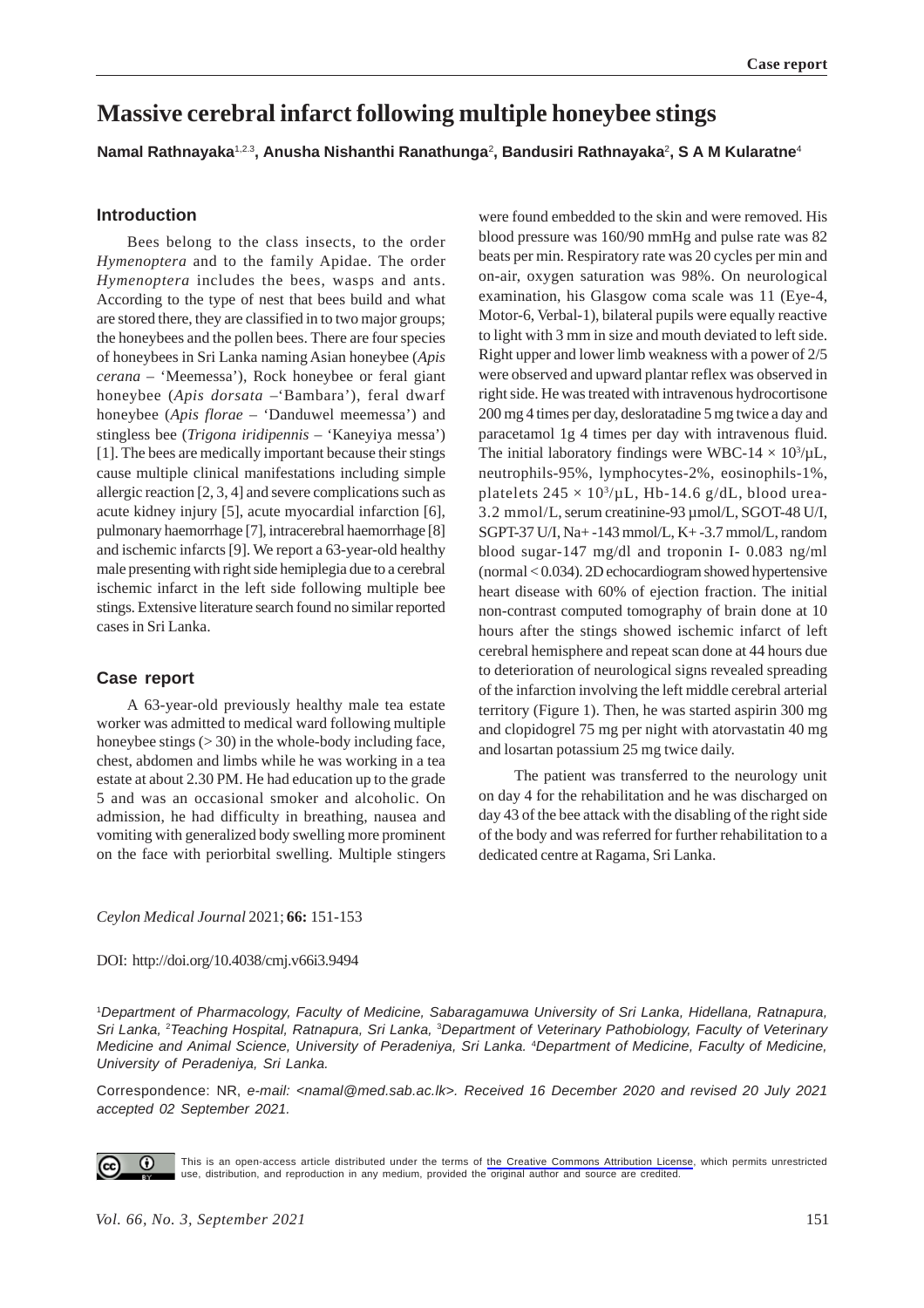

Figure 1. **Non-contrast computed tomography at 44 hours following the bee stings showing spreading of the infarction in left cerebrum.**

# **Discussion**

In Sri Lanka, most of the *Hymenoptera* stings are caused by bees and wasps [2,3,4]. Local effects such as pain, swelling and facial puffiness are the prominent clinical features of bee stings. However, anaphylaxis and other systemic manifestations are very rare accounting for 4.4% [3,4]. The venom of honeybees contains mainly biological active amines (histamine, serotonin), enzymes (phospholipase  $A_2$ ) and polypeptide toxins (mellitin). The allergic reactions are mediated by active amines whereas direct toxin effects are caused by mellitin [10]. Even though, the pathophysiology of cerebral infarction following bee stings is unclear, it was suggested five mechanisms naming cerebral embolism, vascular thrombosis, hypotension, hypertensive haemorrhage and hypoxia [9]. It has also been suggested that vasoconstriction secondary to mediators released after the sting, immune response and sympathetic mechanism of endothelial permeability involving the cerebral vasculature contribute to cerebral ischemia [11]. In our patient, he did not developed anaphylaxis but he had local envenoming effects initially and then developed right side weakness of the body. This may be due to cerebral vasoconstriction or prothrombotic state with subsequent ischemia leading to the stroke. Allergic reactions are unlikely as our patient had low levels of eosinophil counts in peripheral blood. On the other hand, he persistently had hypertension for which an angiotensin receptor blocker (losartan) was started. Also, his troponin levels were elevated without having ECG changes which might be due to the effect on coronary vessels caused by bee venom. Allergic coronary artery spasm (Kounis syndrome) may rarely occur following *Hymenoptera* stings [12] and fatal case of anaphylaxis with myocardial infarction following giant honeybee sting has previously been reported in Sri Lanka [6].

Hemiplegia, dysarthria, aphasia, apraxia, ataxia, seizures and coma are the other reported neurological manifestations of honeybee stings [8,9]. Our patient developed right side hemiplegia on admission to the medical facility around 1 hour following the multiple bee stings. It is suggestive that this patient might have severe envenomation because some of stingers have been removed at his house. This is because the stinging apparatus of Hymenopterans is associated with venom gland and is located at the tip of the abdomen of female insects. Therefore, these stingers should be carefully removed from the body. Otherwise, remaining venom in the venom gland may be reinjected and cause severe effects. Our patient is a previously healthy working person. But due to the bee stings, he got disabled and is unable to do the daily activities on his own. Colonies of honeybee are mostly found in rural Sri Lanka, particularly in estates and sometimes, people are rearing these colonies in order to get honey. Hymenopterans are aggressive in nature when they are disturbed and attack anybody in the vicinity as a defensive behavior. Therefore, people should understand their behavior and respect them for their place in the ecology particularly pollination.

## **Conclusion**

Multiple bee stings may cause severe systemic envenoming and complications like cerebral infarction.

#### **Authors' contributions**

BR, NR and ANR were involved in the clinical management of the patient and the drafting of the manuscript. SAMK critically evaluated and revised the draft. All authors approved the final submission.